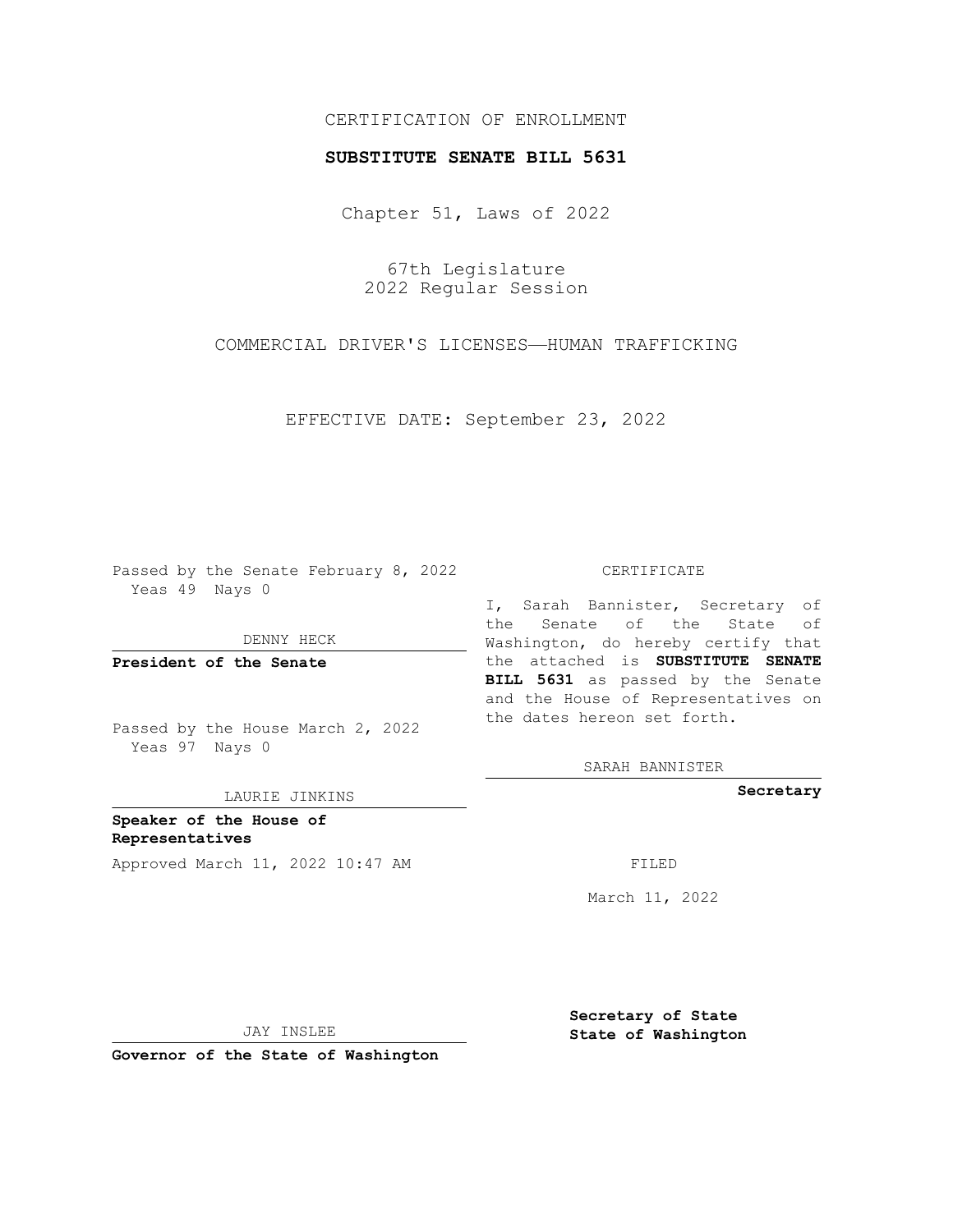### **SUBSTITUTE SENATE BILL 5631**

Passed Legislature - 2022 Regular Session

## **State of Washington 67th Legislature 2022 Regular Session**

**By** Senate Transportation (originally sponsored by Senators Kuderer, Brown, Dhingra, Fortunato, Lovick, Nobles, Stanford, Van De Wege, Warnick, J. Wilson, and L. Wilson)

READ FIRST TIME 01/28/22.

 AN ACT Relating to making human trafficking a disqualifying offense for a commercial driver's license and coming into compliance with the requirements of the federal motor carrier safety administration; amending RCW 46.25.090; and providing an effective 5 date.

6 BE IT ENACTED BY THE LEGISLATURE OF THE STATE OF WASHINGTON:

7 **Sec. 1.** RCW 46.25.090 and 2017 c 87 s 5 are each amended to read 8 as follows:

 (1) A person is disqualified from driving a commercial motor vehicle for a period of not less than one year if a report has been received by the department pursuant to RCW 46.20.308 or 46.25.120, or if the person has been convicted of a first violation, within this or 13 any other jurisdiction, of:

14 (a) Driving a motor vehicle under the influence of alcohol or any 15 drug;

 (b) Driving a commercial motor vehicle while the alcohol concentration in the person's system is 0.04 or more or any measurable amount of THC concentration, or driving a noncommercial motor vehicle while the alcohol concentration in the person's system is 0.08 or more, or is 0.02 or more if the person is under age twenty-one, or with a THC concentration of 5.00 nanograms per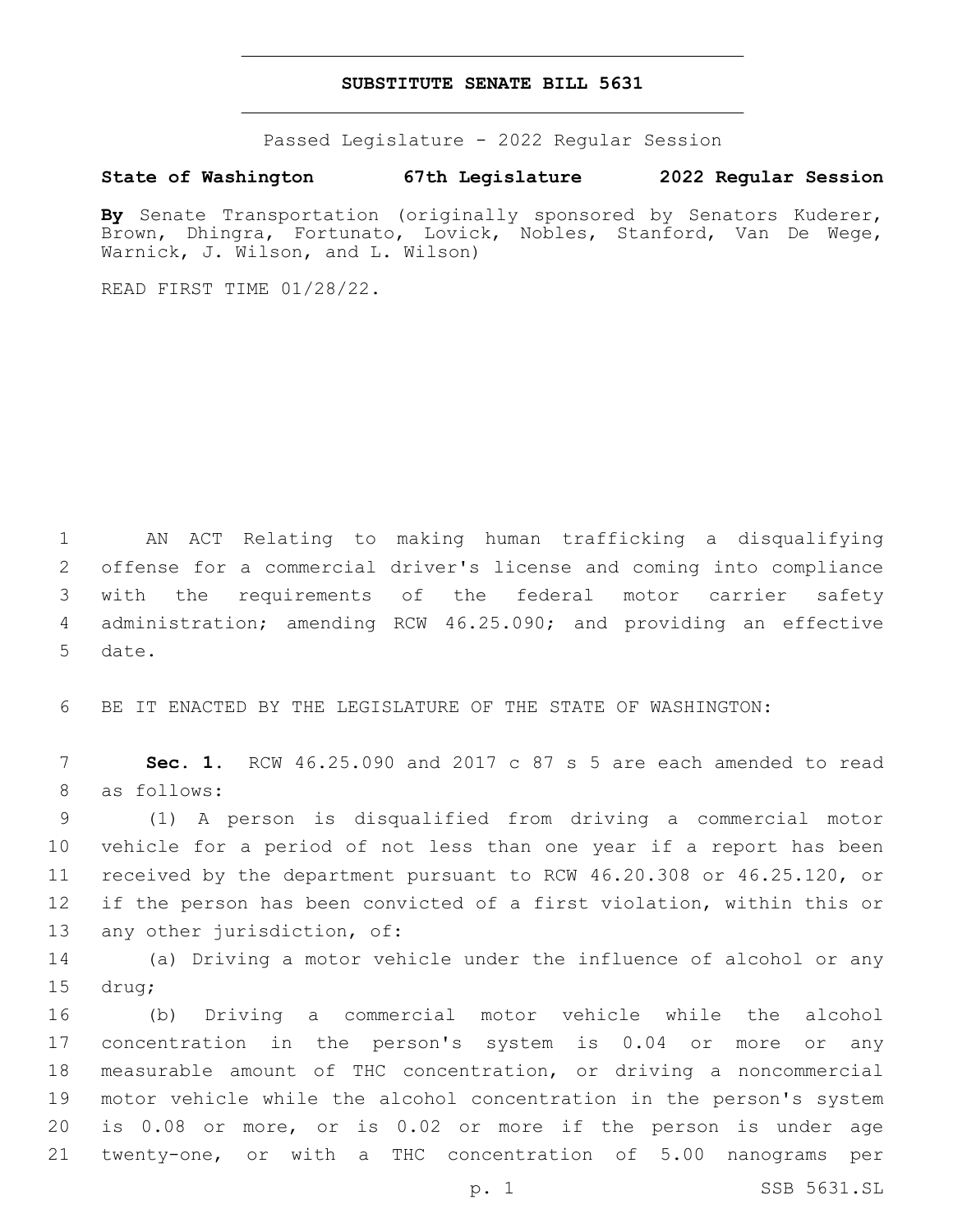milliliter of whole blood or more, or a THC concentration above 0.00 if the person is under the age of twenty-one, as determined by any testing methods approved by law in this state or any other state or 4 jurisdiction;

 (c) Leaving the scene of an accident involving a motor vehicle 6 driven by the person;

(d) Using a motor vehicle in the commission of a felony;

 (e) Refusing to submit to a test or tests to determine the driver's alcohol concentration or the presence of any drug while 10 driving a motor vehicle;

 (f) Driving a commercial motor vehicle when, as a result of prior violations committed while operating a commercial motor vehicle, the driver's commercial driver's license is revoked, suspended, or canceled, or the driver is disqualified from operating a commercial 15 motor vehicle;

 (g) Causing a fatality through the negligent operation of a commercial motor vehicle, including but not limited to the crimes of 18 vehicular homicide and negligent homicide.

 If any of the violations set forth in this subsection occurred while transporting hazardous material, the person is disqualified for 21 a period of not less than three years.

 (2) A person is disqualified for life if it has been determined that the person has committed or has been convicted of two or more violations of any of the offenses specified in subsection (1) of this section, or any combination of those offenses, arising from two or 26 more separate incidents.

 (3) The department may adopt rules, in accordance with federal regulations, establishing guidelines, including conditions, under which a disqualification for life under subsection (2) of this section may be reduced to a period of not less than ten years.

 (4) A person is disqualified from driving a commercial motor 32 vehicle for life who  $((\text{uses}))$ :

 (a) Uses a motor vehicle in the commission of a felony involving the manufacture, distribution, or dispensing of a controlled substance, as defined by chapter 69.50 RCW, or possession with intent to manufacture, distribute, or dispense a controlled substance, as 37 defined by chapter 69.50 RCW; or

 (b) Uses a motor vehicle in the commission of any trafficking offense under RCW 9A.40.100, which offenses are deemed consistent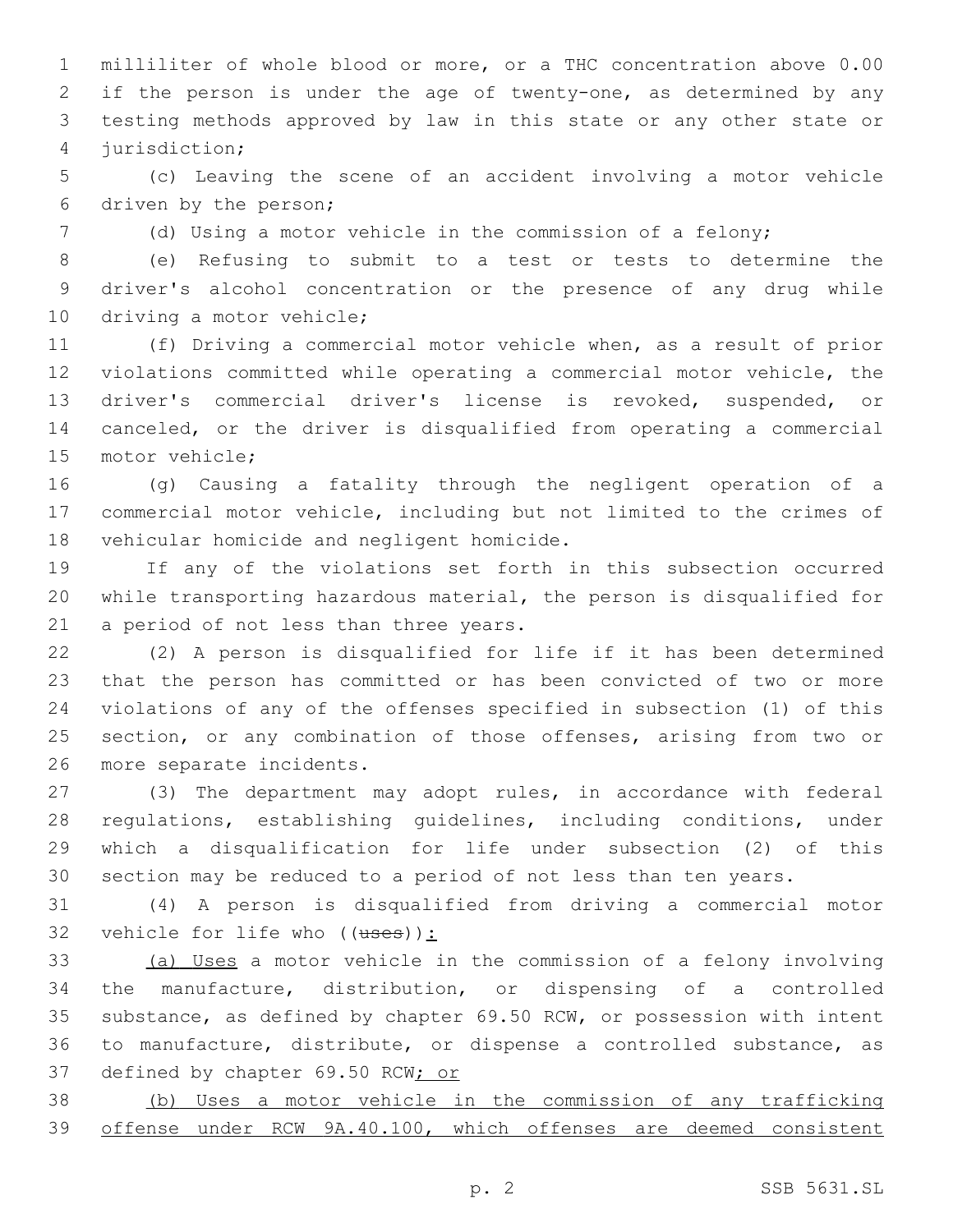with felonies involving severe forms of trafficking in persons as

2 described by the federal motor carrier safety administration.

 (5)(a) A person is disqualified from driving a commercial motor 4 vehicle for a period of:

5 (i) Not less than sixty days if:

 (A) Convicted of or found to have committed a second serious traffic violation while driving a commercial motor vehicle; or

 (B) Convicted of reckless driving, where there has been a prior 9 serious traffic violation; or

(ii) Not less than one hundred twenty days if:

 (A) Convicted of or found to have committed a third or subsequent serious traffic violation while driving a commercial motor vehicle; 13 or

 (B) Convicted of reckless driving, where there has been two or 15 more prior serious traffic violations.

 (b) The disqualification period under (a)(ii) of this subsection must be in addition to any other previous period of disqualification.

 (c) For purposes of determining prior serious traffic violations under this subsection, each conviction of or finding that a driver has committed a serious traffic violation while driving a commercial motor vehicle or noncommercial motor vehicle, arising from a separate incident occurring within a three-year period, must be counted.

 (6) A person is disqualified from driving a commercial motor 24 vehicle for a period of:

 (a) Not less than one hundred eighty days nor more than one year if convicted of or found to have committed a first violation of an out-of-service order while driving a commercial vehicle;

 (b) Not less than two years nor more than five years if, during a ten-year period, the person is convicted of or is found to have committed two violations of out-of-service orders while driving a 31 commercial motor vehicle in separate incidents;

 (c) Not less than three years nor more than five years if, during a ten-year period, the person is convicted of or is found to have committed three or more violations of out-of-service orders while driving commercial motor vehicles in separate incidents;

 (d) Not less than one hundred eighty days nor more than two years if the person is convicted of or is found to have committed a first violation of an out-of-service order while transporting hazardous materials, or while operating motor vehicles designed to transport sixteen or more passengers, including the driver. A person is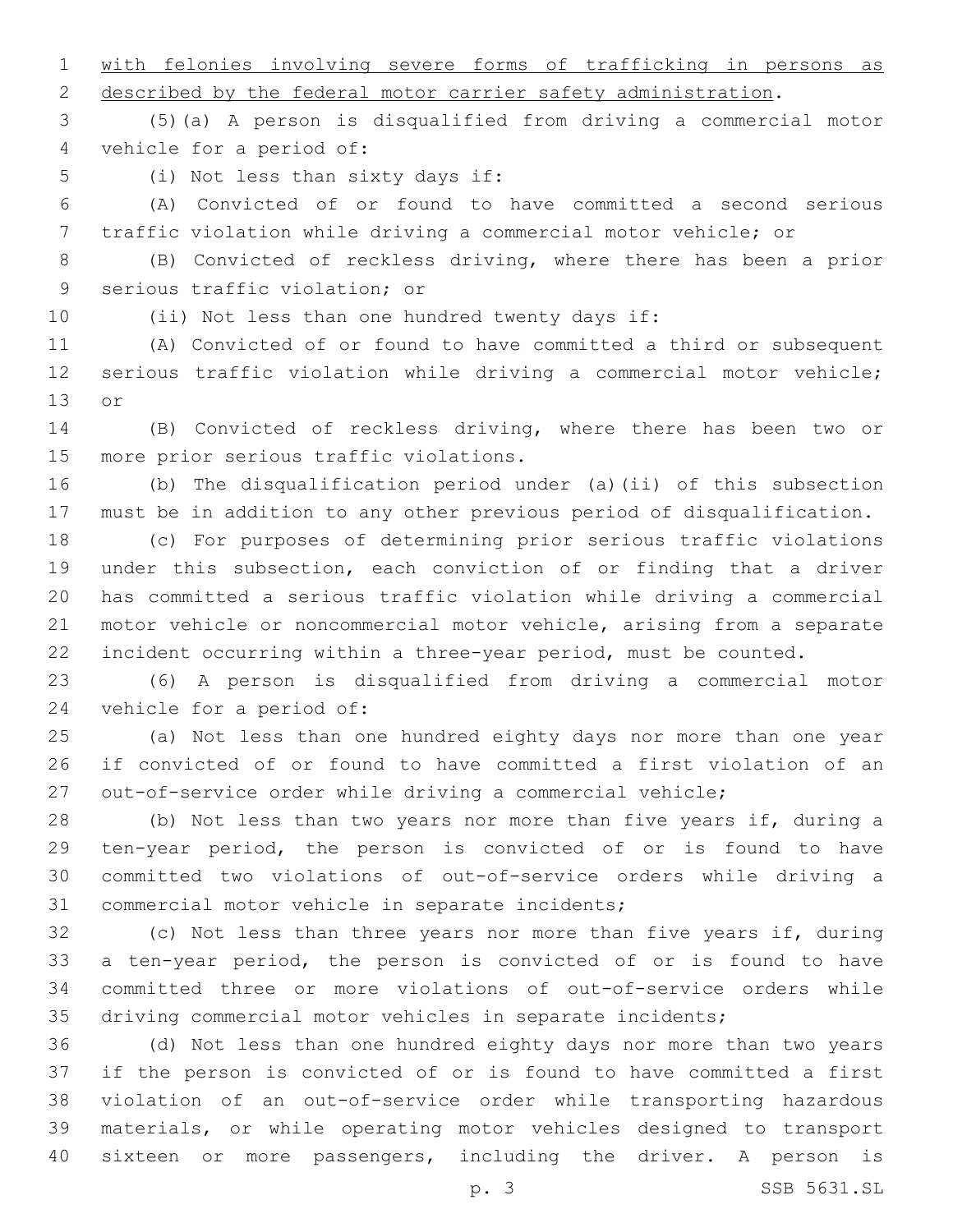disqualified for a period of not less than three years nor more than five years if, during a ten-year period, the person is convicted of or is found to have committed subsequent violations of out-of-service orders, in separate incidents, while transporting hazardous materials, or while operating motor vehicles designed to transport 6 sixteen or more passengers, including the driver.

 (7) A person is disqualified from driving a commercial motor vehicle if a report has been received by the department under RCW 46.25.125 that the person has received a verified positive drug test or positive alcohol confirmation test as part of the testing program conducted under 49 C.F.R. 40. A disqualification under this subsection remains in effect until the person undergoes a drug and alcohol assessment by a substance abuse professional meeting the 14 requirements of 49 C.F.R. 40, and the person presents evidence of satisfactory participation in or successful completion of a drug or alcohol treatment and/or education program as recommended by the substance abuse professional, and until the person has met the requirements of RCW 46.25.100. The substance abuse professional shall forward a diagnostic evaluation and treatment recommendation to the department of licensing for use in determining the person's eligibility for driving a commercial motor vehicle. Persons who are disqualified under this subsection more than twice in a five-year 23 period are disqualified for life.

 (8)(a) A person is disqualified from driving a commercial motor vehicle for the period of time specified in (b) of this subsection if he or she is convicted of or is found to have committed one of the following six offenses at a railroad-highway grade crossing while operating a commercial motor vehicle in violation of a federal, 29 state, or local law or regulation:

 (i) For drivers who are not required to always stop, failing to slow down and check that the tracks are clear of an approaching train 32 or other on-track equipment;

 (ii) For drivers who are not required to always stop, failing to stop before reaching the crossing, if the tracks are not clear;

 (iii) For drivers who are always required to stop, failing to 36 stop before driving onto the crossing;

 (iv) For all drivers, failing to have sufficient space to drive 38 completely through the crossing without stopping;

 (v) For all drivers, failing to obey a traffic control device or 40 the directions of an enforcement officer at the crossing;